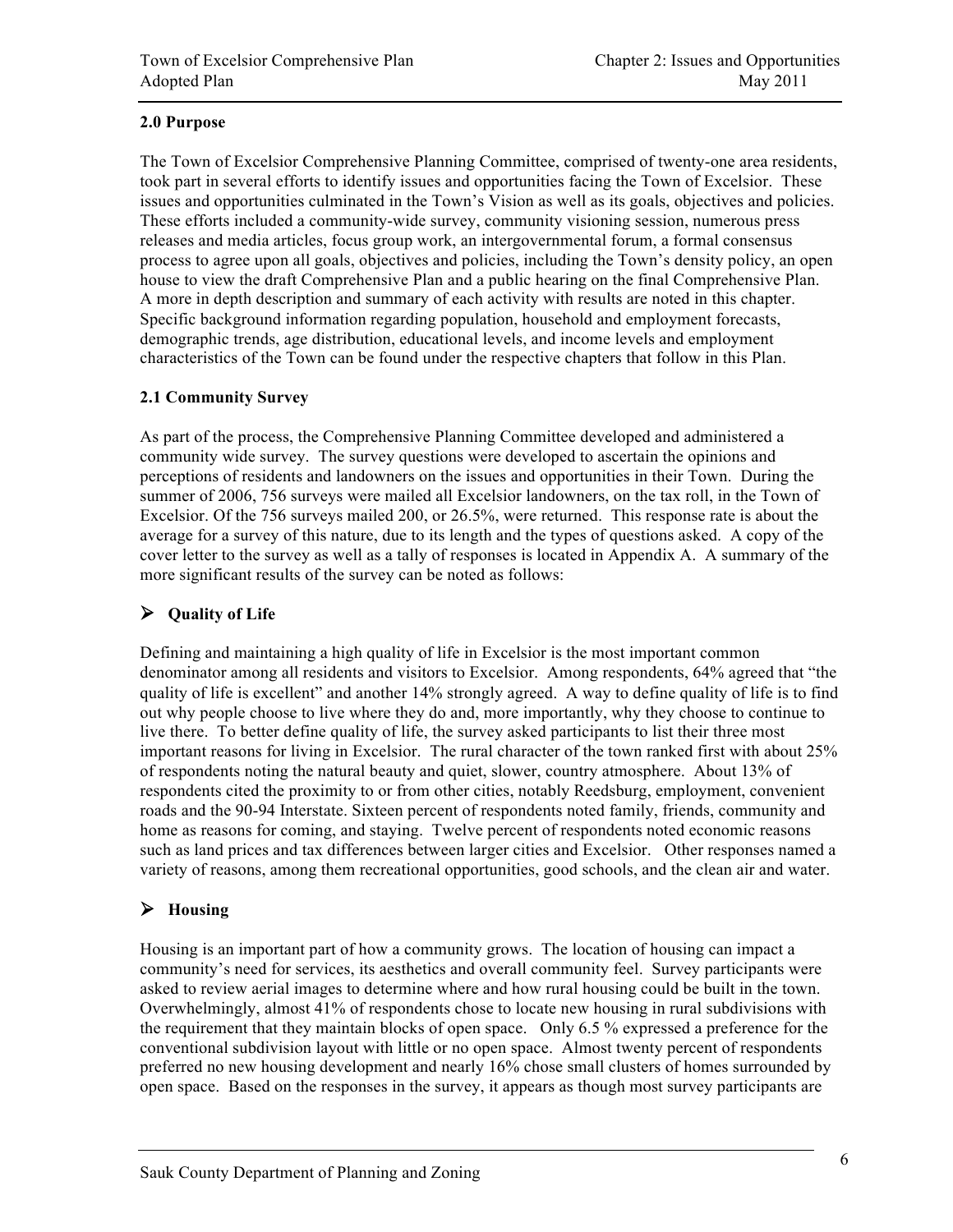not categorically opposed to additional housing development so long as provisions are made to include open space areas.

### **Agriculture Resources**

The majority of respondents to the survey indicated that they would support varied forms of community-supported agriculture and value-added agriculture operations. Over 68% indicated they would support the direct sale of farm products. Almost 46% percent of respondents also indicated that they would support forms of agriculture tourism. Eighty percent of respondents either agreed or strongly agreed that that the preservation of farmland is important, suggesting a strong commitment to sustaining agriculture operations in the Town.

### **Economic Development**

Agriculture and recreation represent the two primary forms of local economic activity in the Town of Excelsior, however alternative forms of economic development were considered in the survey? In terms of sustaining agriculture, survey respondents were asked if they felt there were adequate agriculture support and complementary services such as cooperatives, agronomists, implement dealers, haulers, etc., in northern Sauk County to keep agriculture viable in the Town. Of the total response from residents, many of whom are presumably not farmers, 47% either agreed or strongly agreed that there were adequate support services, while 39% had no opinion.

In terms of other economic opportunities, respondents were asked if they would support business development in areas adjoining the City of Reedsburg or the Villages of Rock Springs and North Freedom. Overall, 76 % of respondents agreed that both small businesses (10 or less full time employees) and large businesses (10 or more full time employees) should be permitted there. Sixty percent agreed on permitting either small or large businesses in rural areas. 19% of respondents indicated that they would not support either type of business in the rural area.

With respect to economic development and self-sustainability, the majority of residents supported the development of solar and wind energy. Over 84% of respondents agreed or strongly agreed with the development of these alternative energy sources. 50% of respondents agreed or strongly agreed with the development of ethanol plants, and 39% agreed or strongly agreed with methane production. 5% or less of respondents disagreed or strongly disagreed with wind and solar energy production, while about 24% and 22% disagreed or strongly disagreed with methane and ethanol production, respectively.

#### **Utilities and Community Resources**

This category of the survey evaluated residents' satisfaction with services such as fire, garbage collection and library opportunities as well as energy needs and energy alternatives. Overall, services primarily received a 'good' rating. However, about 25% of respondents felt that both Internet and cable services were not adequate, and over 30% concluded that cell phone service was inadequate

Eighty-four percent of respondents either agreed or strongly agreed that the preservation of cultural, historical, and community resources was important.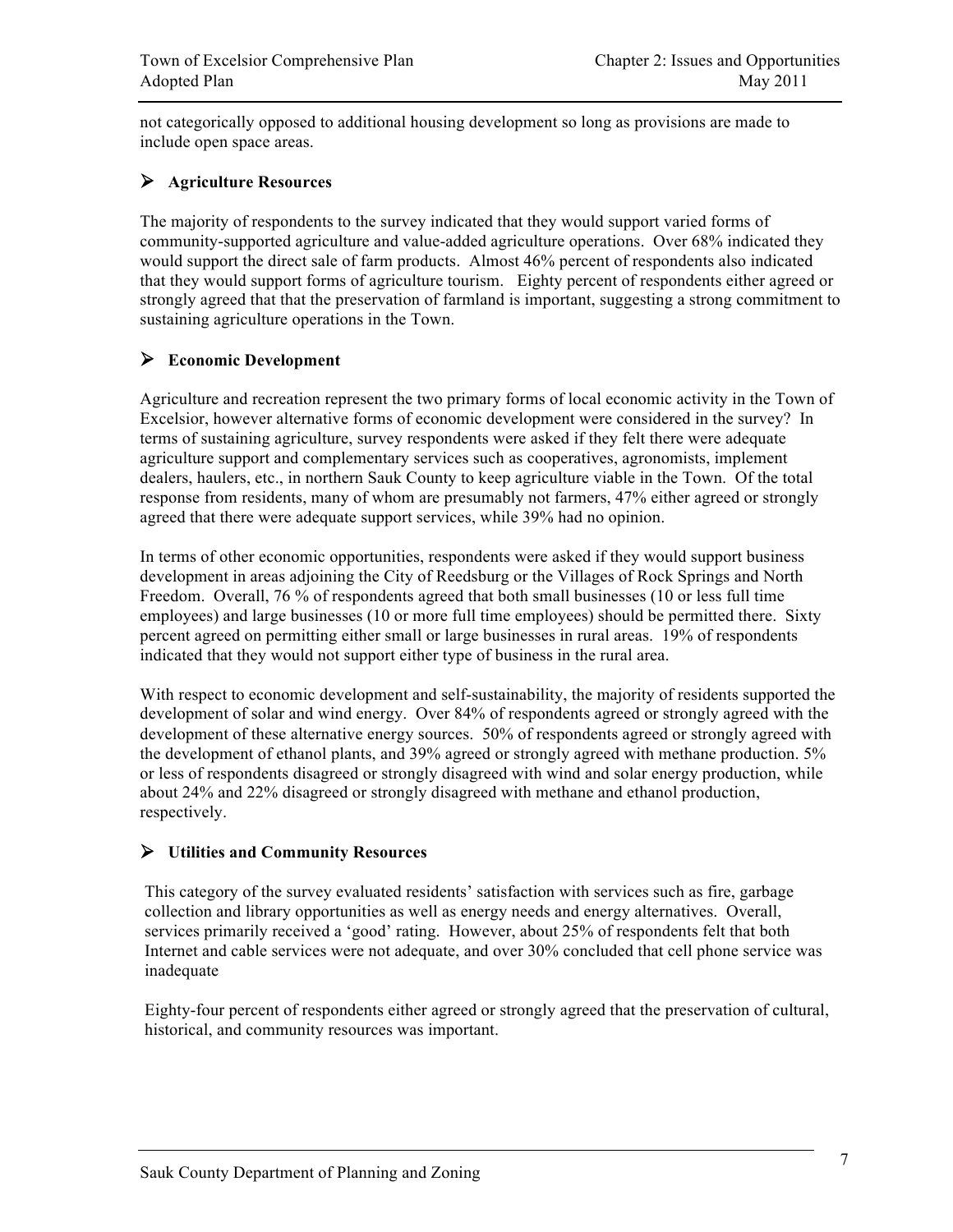## **Natural Resources**

Survey participants were asked to rank the importance of protecting various natural resources in their community, ranging from general resources such as wetlands, woodlands, and forests to more specific resources such as scenic views, air quality and overall rural character. In almost every resource category over 80% of respondents agreed or strongly agreed that protection is important, but they were somewhat less enthusiastic about the categories of shoreline, floodplains, and hillsides/steep slopes. When asked if the Town should support programs that purchase conservation easements for open space and farmland preservation purposes, over 62% agreed while only 19% disagreed. At the same time, 39% of respondents indicated that it is acceptable to build houses on tillable land.

## **Transportation**

Survey participants were asked to consider both the adequacy and condition of transportation systems (primarily roads) within he Town. Eighty-seven percent of respondents indicated that they strongly agree or agree that the overall road network meets the needs of citizens, and 78% felt that road conditions were adequate for intended uses. When asked if there are any hazardous road conditions that need to be addressed, 29% of respondents indicated that there were none while 51% were unsure. In terms of multi-modal transportation, 51% of respondents either agreed or strongly agreed that biking routes should be maintained or improved.

# **Land Use**

The Land Use element recognizes the relationships between of all of the other elements of a comprehensive plan and provides an opportunity to integrate their goals, objectives and policies. The Land Use element also addresses some of the larger issues in a community, and its study can yield specific direction to mitigate land use conflicts by posing consistent and equitable development standards and processes. To help identify the critical land use issues in the Town of Excelsior, the survey asked participants to rank their top three land use issues. Development vs. overdevelopment turned up as the primary issue, followed by natural resource protection. The continued care of water resources and agricultural activities tied for the third highest ranked land use issue.

Survey participants were asked questions related to Agricultural Zoning, lot size and housing density. When participants were asked what methods should be used to protect agricultural land, over 60% agreed or strongly agreed that regulation (such as zoning and subdivision ordinances) is appropriate. Almost 70% agreed or strongly agreed with using tax incentives (e.g. use-value taxation or the Managed Forest Law). Fifty-three percent agreed or strongly agreed that the Town's zoning density policy should be formalized (currently it is informally set at one residence per five acres by virtue of the current five-acre minimum lot size requirement). Fifty-five percent of participants were in favor of keeping the minimum lot size of five acres to build a new house, while 41% were opposed.

## **General Opinions**

In addition to specific questions asked of the survey participants, there were some more 'open-ended' questions. Among these, participants were asked what they want Excelsior to look like in 20 years. Overall, a large majority of respondents indicated that they wanted Excelsior to look the same as it does today, but planned for growth. One respondent claimed, "Similar to today with balanced growth…." Respondents expressed a variety of opinions, but there is a strong leaning toward keeping the Town looking like it does, with natural resources and farmland protected, limited housing clustered in pockets, with appropriately scaled and carefully located commercial growth.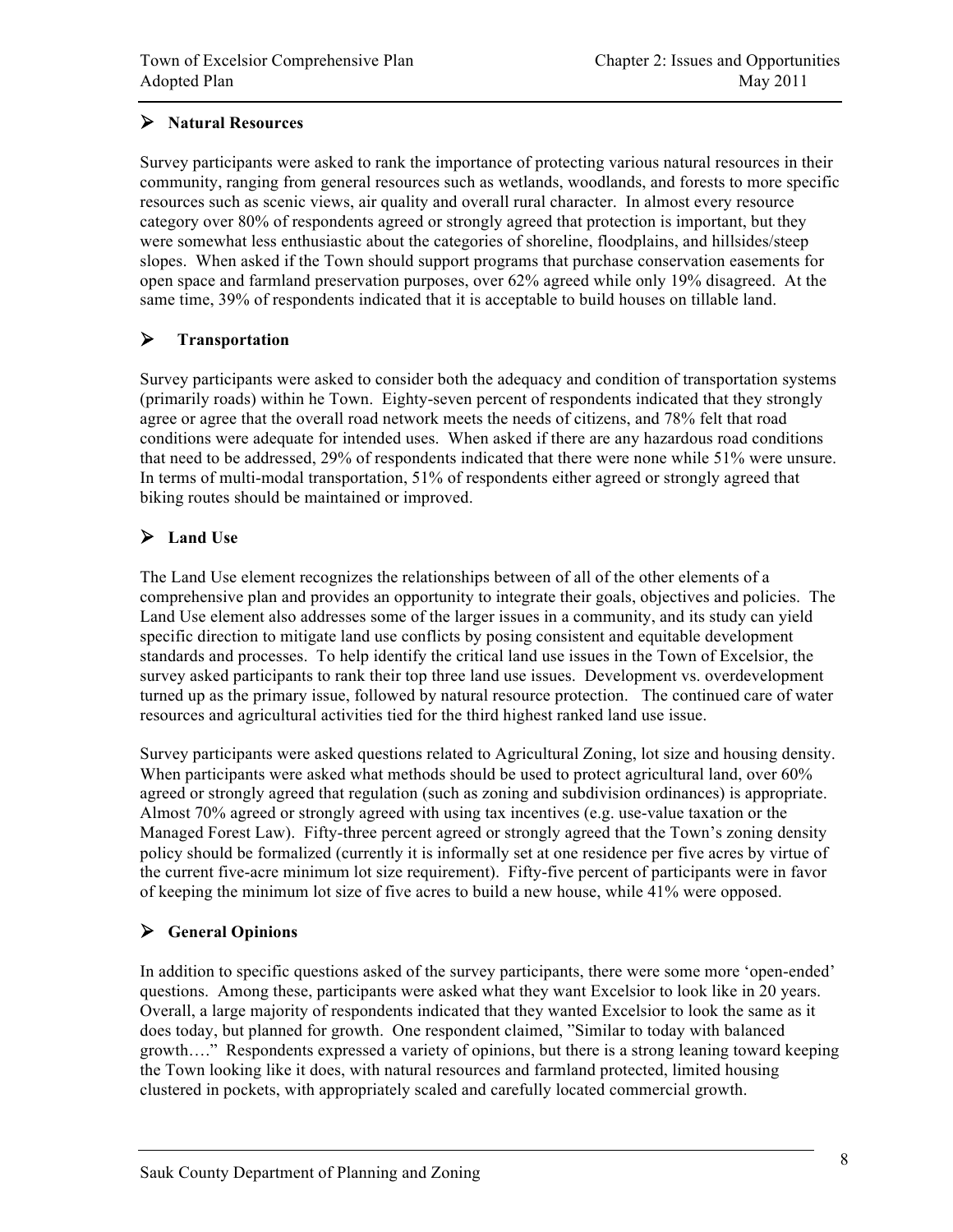### **2.2 Visioning Session**

The Town held a Visioning Session Workshop on March 8, 2007. The purpose of the session was to involve residents and landowners in the Town of Excelsior to take part in defining what they believe Excelsior should be in the future. In total, 30 residents took part in the session.

The Vision Session was structured in such a way that participants had an opportunity to express their thoughts on the evolution of a future vision for Excelsior. Participants also had an opportunity to identify what they perceive to be the Town's Strengths, Weaknesses, Opportunities and Threats (SWOTs) as related to the future vision as well as the nine elements defined in the comprehensive planning legislation.

Some of the responses included:

- **Y** Strengths: Small community with a high quality of life, good farmland and natural beauty throughout a diverse landscape, near employment, little traffic on roads, low crime rate in the community.
- $\ddot{\mathbf{Y}}$  Weaknesses: City encroachment into the Township, poor internet and cellular telephone services, lack of road maintenance, the Town density policy, low tax base, continued growth of large scale quarry.
- **Y Opportunities:** Plan and manage growth to maintain the rural flavor of the Township, the use of conservation easements and purchase of development rights to protect land, allow development for an increased tax base, employment opportunities, outdoor recreation.
- **Threats:** Change in culture, excessive tourism, increase in population, bedroom community, lack of future job opportunities, loss of farmland and wildlife habitat to development, ground water and surface water pollution from agricultural runoff and the landfill leeching.

Equally important to identifying the Town's SWOTs, participants had the opportunity to develop key Vision Elements. To develop the key Vision Elements, participants were asked to consider the following questions:

- How should we build on our key strengths, or make sure they remain strengths?
- How can we minimize or overcome our key weaknesses?
- How can we take advantage of our key opportunities?
- How can we avoid or deal with our key threats?

Once the key Vision Elements were identified, participants were asked to rank their top Vision Elements. These top Vision Elements were then incorporated into the Town's overall Vision with an expanded description under each key Vision Element. The top Vision Elements are:

- 1. Conservation and Environmental Protection
- 2. Preserve Farmland and Agriculture Industry
- 3. Managed / Planned Growth / Thoughtful Land Use
- 4. Quality of Life
- 5. Economic Opportunity, Stability and Security
- 6. Efficient Government and Public Services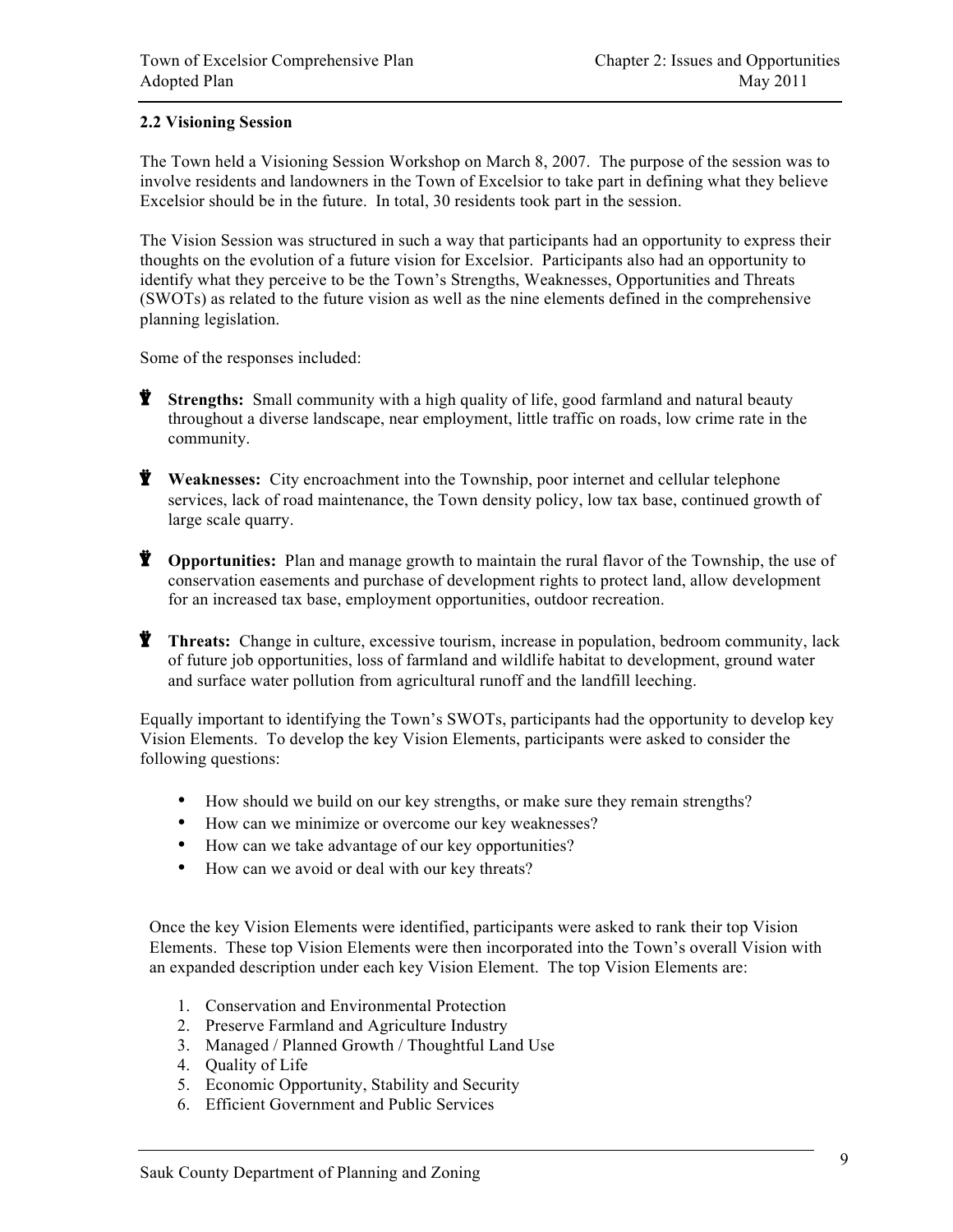These Vision Elements were utilized to generate the *Plan's* goals and objectives. The following connections between the Town's *Comprehensive Plan* and the Vision Elements have been identified:

- Vision Elements = Components to be incorporated into the Town of Excelsior Vision (Vision Elements will become the Town's Vision).
- Vision Elements = the foundation for developing Goals.
- Goals = The foundation for developing Objectives (measurable progress toward achieving Goals).

The top two Vision Elements were to emphasize Conservation and Environmental Protection and to Preserve Farmland and Agriculture Industry. Facilitators led participants through an exercise to begin creating strategies, or policies to achieve these top two Vision Elements. This exercise represented the beginnings of policy development. The connection between Objectives and strategies or policy development is as follows:

• Objectives = The foundation of policy development.

Overall, utilizing public input, the Vision Session aimed to help create a Vision for the town as well as provide direction to the *Comprehensive Plan* Committee regarding the development of the *Plan's*  Goals, Objectives and Policies. The results and process utilized for the Vision Session can be noted in Appendix B.

#### **2.3 Press Releases/Media Coverage**

The Town's planning process received media coverage beginning in March 2007, when the **Reedsburg Times Press** and the **Reedsburg Independent** both published press releases promoting the Town's upcoming Vision Session.

#### **2.4 Open House/Intergovernmental Forum**

On April 5, 2008 the Comprehensive Plan Committee conducted an open house and intergovernmental forum to present the draft Town of Excelsior Comprehensive Plan. Through oral discussion and submitted written comments, participants were given an opportunity to comment on the Committee's work and suggest changes. Approximately 50 Town residents attended the open house.

#### **2.5 Formal Consensus Process to Establish Goals, Objectives and Policies**

The planning committee utilized a formal consensus process to discuss and agree on all goals, objectives and policies, including the Town's density policy. The Committee chose this process over a vote of a majority for the following reasons:

 $\triangleright$  First, it was the intent of the comprehensive planning process to incorporate the views of all the community's citizens. These views have been expressed in three primary ways, including the community-wide survey, the vision session and the public meetings of the Comprehensive Plan Committee, which was charged with representing all views in the community.